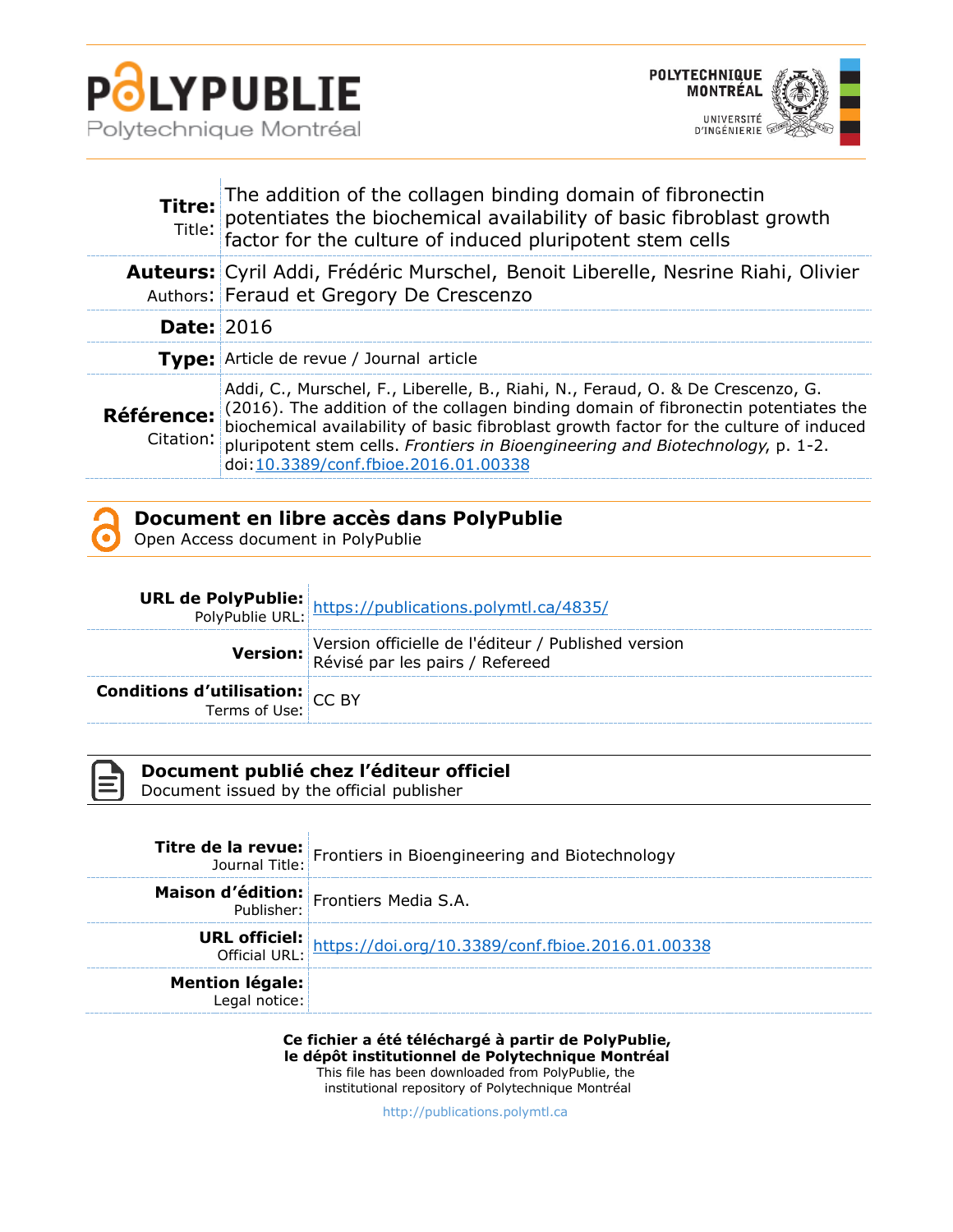

EVENT ABSTRACT

« Back to Event

Login Register

## The addition of the collagen binding domain of fibronectin potentiates the biochemical availability of basic fibroblast growth factor for the culture of induced pluripotent stem cells

 $\alpha$ 

Cyril Addi<sup>1, 2</sup>, Frederic Murschel<sup>1</sup>, Benoit Liberelle<sup>1</sup>, Nesrine Riahi<sup>1</sup>, Olivier Feraud<sup>2</sup> and Gregory De Crescenzo<sup>1</sup>

Ecole Polytechnique de Montreal, Department of Chemical Engineering, Canada

Université Paris-Sud, Hôpital Paul Brousse, INSERM U935, ESTeam Paris-Sud, France

Introduction: The culture of various cell types including induced pluripotent stem cells (iPSC), requires the use of growth factors such as bFGF (basic Fibroblast Growth Factor)<sup>[1],[2]</sup>. These factors are generally added to the medium in their diffusive form and have a very short half-life<sup>[3]</sup>; they disappear quickly from the culture medium and must be replaced at high cost. We here explore the stable and oriented tethering of bFGF on a cell culture substrate, namely gelatin (denatured collagen). Our strategy relies on the expression of two fusion proteins being labelled with two distinct peptides (the E and Kcoils) that bind to each other with great affinity and specificity<sup>[4]</sup>. That is, a chimera corresponding to bFGF fused to the Ecoil peptide on the one hand, and the collagen-binding domain

(CBD) of fibronectin fused to the Kcoil peptide on the other hand (Fig. 1).

gelatin-coated substrate to be functionalized with CBD-Kcoil/Ecoil-bFGF.



n a gelatin-coated surface functio Materials and Methods: The Ecoil-bFGF fusion protein was produced in E. coli and purified by Ni-NTA affinity chromatography followed by TEV protease cleavage and ion exchange chromatography. The CBD-Kcoil fusion protein was produced in E. coli and purified by solubilizing inclusions bodies in an 8 M urea buffer, dialyzing against PBS, and then followed by a Ni-NTA affinity chromatography. The ability of Ecoil-bFGF protein to bind to Kcoil was assessed by surface plasmon resonance (SPR), using a Kcoilcoated chip while its ability to bind to its cognate receptor was tested by subsequent injections of a recombinant chimera of the FGF Receptor (FGFR1-Fc). Finally, the suitability of the proposed approach for cell culture will be soon assessed by cultivating iPSCs on a

**Results and Discussion:** Both fusion proteins were produced and purified with high purity. The yield of the purification of EcoilbFGF was assessed by ELISA and reached 1.1 mg per liter of bacteria. On the one hand, SPR analyses (Fig. 2) demonstrated that Ecoil-bFGF specifically bound to a Kcoil-coated chip, and subsequently interacted with FGFR1-Fc with high affinity (KD =  $1.8 \text{ nM}$ ), in

good agreement with the literature<sup>[5]</sup>. On the other hand, the bioactivity of CBD-Kcoil was assessed via an Enzyme-Linked Immunosorbent Assay (ELISA) against bFGF: gelatin-coated substrates were incubated with CBD-Kcoil then Ecoil-bFGF, and the formation of the gelatin/CBD-Kcoil/Ecoil-bFGF complex was demonstrated by the specific recruitment of anti-bFGF antibodies. Altogether, the data indicated that our novel strategy enabled the specific capture of bioactive bFGF via collagen/CBD and coiled-coil interactions.



**Conclusion:** Providing iPSCs with bioactive bFGF in a non-diffusible form may significantly decrease expenses related to cell culture. Furthermore, the modular approach we undertook may make this strategy amenable to the development of more complex scaffolds combining several growth factors (bFGF, EGF, VEGF ...), and thus pave the way to the development of novel approaches in the field of tissue engineering.